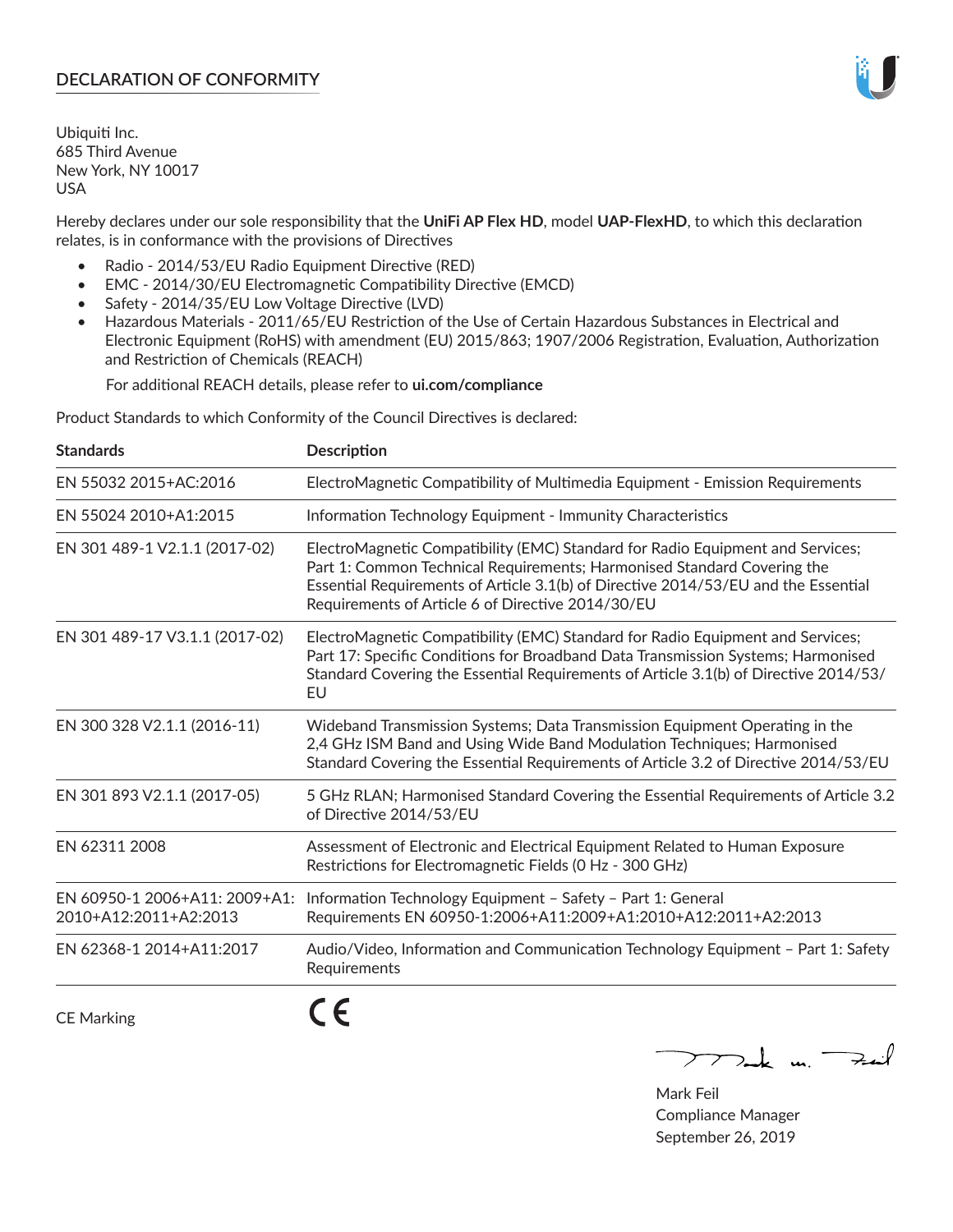# **DECLARATION OF CONFORMITY**



## **български** [Bulgarian]

С настоящото Ubiquiti декларира, че това устройство UAP-FlexHD е в съответствие със съществените изисквания и други приложими разпоредби на Директиви 2014/53/EC, 2014/30/ЕС, 2014/35/ЕС.

## **Hrvatski** [Croatian]

Ubiquiti ovim putem izjavljuje da je ovaj uređaj UAP-FlexHD sukladan osnovnim zahtjevima i ostalim bitnim odredbama Direktiva 2014/53/EU, 2014/30/EU, 2014/35/EU.

# **Čeština** [Czech]

Ubiquiti tímto prohlašuje, že toto UAP-FlexHD zařízení, je ve shodě se základními požadavky a dalšími příslušnými ustanoveními směrnic 2014/53/EU, 2014/30/EU, 2014/35/EU.

# **Dansk** [Danish]

Hermed, Ubiquiti, erklærer at denne UAP-FlexHD enhed, er i overensstemmelse med de væsentlige krav og øvrige relevante krav i direktiver 2014/53/EU, 2014/30/EU, 2014/35/EU.

# **Nederlands** [Dutch]

Hierbij verklaart Ubiquiti, dat deze UAP-FlexHD apparaat, in overeenstemming is met de essentiële eisen en de andere relevante bepalingen van richtlijnen 2014/53/EU, 2014/30/EU, 2014/35/EU.

## **English**

Hereby, Ubiquiti, declares that this UAP-FlexHD device, is in compliance with the essential requirements and other relevant provisions of Directives 2014/53/EU, 2014/30/EU, 2014/35/EU.

# **Eesti keel** [Estonian]

Käesolevaga Ubiquiti kinnitab, et antud UAP-FlexHD seade, on vastavus olulistele nõuetele ja teistele asjakohastele sätetele direktiivide 2014/53/EL, 2014/30/EL, 2014/35/EL.

## **Suomi** [Finnish]

Täten Ubiquiti vakuuttaa, että tämä UAP-FlexHD laite, on yhdenmukainen olennaisten vaatimusten ja muiden sitä koskevien direktiivien 2014/53/EU, 2014/30/EU, 2014/35/EU.

## **Français** [French]

Par la présente Ubiquiti déclare que l'appareil UAP-FlexHD, est conforme aux exigences essentielles et aux autres dispositions pertinentes des directives 2014/53/UE, 2014/30/UE, 2014/35/UE.

## **Deutsch** [German]

Hiermit erklärt Ubiquiti, dass sich dieses UAP-FlexHD Gerät, in Übereinstimmung mit den grundlegenden Anforderungen und den anderen relevanten Vorschriften der Richtlinien 2014/53/EU, 2014/30/EU, 2014/35/EU befindet.

## **Ελληνικά** [Greek]

Δια του παρόντος, Ubiquiti, δηλώνει ότι αυτή η συσκευή UAP-FlexHD, είναι σε συμμόρφωση με τις βασικές απαιτήσεις και τις λοιπές σχετικές διατάξεις των οδηγιών 2014/53/EE, 2014/30/EE, 2014/35/EE.

## **Magyar** [Hungarian]

Ezennel Ubiquiti kijelenti, hogy ez a UAP-FlexHD készülék megfelel az alapvető követelményeknek és más vonatkozó 2014/53/EU, 2014/30/EU, 2014/35/EU irányelvek rendelkezéseit.

# **Íslenska** [Icelandic]

Hér, Ubiquiti, því yfir að þetta UAP-FlexHD tæki er í samræmi við grunnkröfur og önnur viðeigandi ákvæði tilskipana 2014/53/ESB, 2014/30/ESB, 2014/35/ESB.

## **Italiano** [Italian]

Con la presente, Ubiquiti, dichiara che questo dispositivo UAP-FlexHD, è conforme ai requisiti essenziali ed alle altre disposizioni pertinenti delle direttive 2014/53/UE, 2014/30/UE, 2014/35/UE.